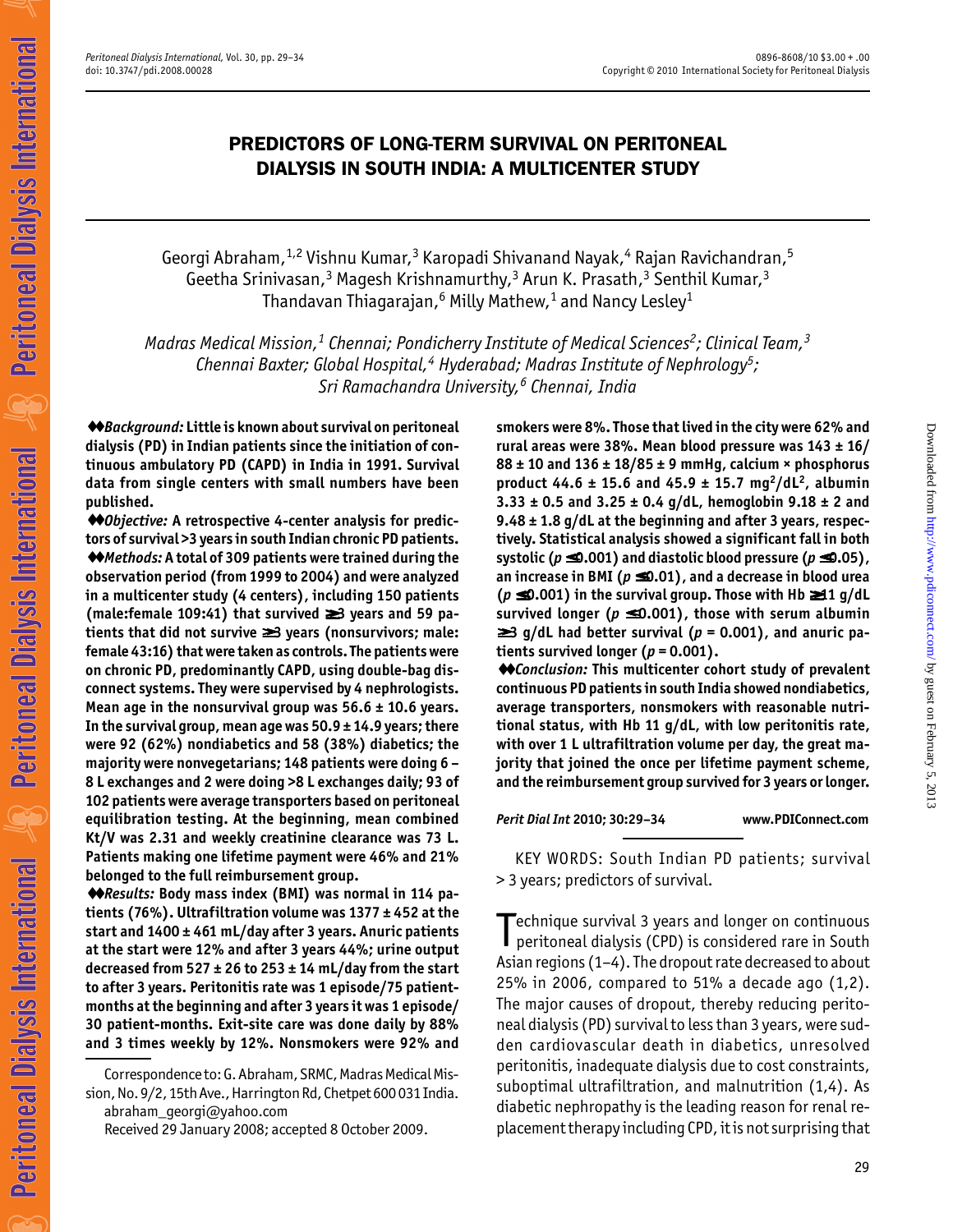comorbid conditions will lead to diminished patient survival (4).

By the year 2006, the nationwide penetration of continuous ambulatory PD (CAPD) reached over 15% and a recent publication showed 6500 prevalent patients on CPD in India (2). The treatment is catered to the more affluent patients in the society and those that get reimbursement from their employers due to lack of insurance coverage. There is hardly any health insurance coverage for CPD therapy. The initiation of a regular training program for nephrologists, renal nurses, and technologists enabled development of a pool of trained specialist personnel that facilitated the growth and expansion of PD in India. With the provision of clinical coordinators and a special once per lifetime payment to healthcare industries, some patients may acquire a loan from Commercial banks either by pledging property or other immovable assets for the cost of PD. Patients pay up front or in two to three installments to the dialysis fluid manufacturing industry and they are assured a lifetime supply of dialysis fluid and accessories. Up to 2003, for 3 and 4 exchanges per day, the lifetime scheme cost was US\$8125 to US\$10 000 respectively. Currently, in 2008 the cost is US\$13 414. For those patients not in the lifetime scheme, the current monthly expense for CAPD therapy is approximately US\$414 (3 daily exchanges). Once patients enroll in a CAPD scheme, they are provided the supply for 1 month; this includes fluid and accessories such as minicaps. If the patient switches over to hemodialysis, undergoes a renal transplantation, or dies, after a nonrefundable amount of US\$1097 is deducted, the remaining credit amount is refunded back to the patient or family. A legal agreement is made between the patient and the industry as per the existing laws of the country. The supply of stocks is made anywhere within India and there is no extra transportation cost. All end-stage renal disease patients can take advantage of the once per lifetime scheme. This system of a once per lifetime payment enabled the growth of CAPD using the twin-bag system, as the cost of CPD for a lifetime is assured without any escalation, whereas, in other renal replacement modalities, there is escalation of the long-term cost. However, choice of treatment modality is a complicated topic in developing countries as there seems to be interaction between patient characteristics, reimbursement policies, wealth status, and mortality risks (5).

We compared and analyzed technique survival in a retrospective cohort of patients that survived on CPD ≥ 3 years and < 3 years from four leading centers in south India. We looked specifically at factors potentially influencing outcome of technique survival in patients that survived for more than 3 years.

#### MATERIALS AND METHODS

This retrospective multicenter randomized study included patients that started on the therapy from 1999 to 2004 analyzed predictors of technique survival in long-term CPD patients. A total of 309 patients were trained during the observation period (from 1999 to 2004), including 150 patients that survived 3 years and more and 59 that were taken as controls (nonsurvivors). Although 159 patients in the nonsurvival group were trained, baseline demographic characteristics, clinical parameters, and outcome details were available only in 59 patients for inclusion in the comparison. The other 100 patients were lost for follow-up and clinical details were not available. The analyzed population comprised 150 patients (male: female 109:41; mean age 50.9  $\pm$ 14.9 years) that survived  $\geq$  3 years on CPD (CAPD and automated PD). For the purpose of comparative analysis we included 59 patients (nonsurvivors) from all the four centers whose details regarding baseline demographic characteristics, clinical parameters, and outcome were available and who survived less than 3 years; they were doing 2 L 3 times daily. Table 1 shows the demographics and baseline characteristics of the retrospective cohort. Table 2 shows the details of therapy for the survival group.

Patients were stratified to the anuric group if urine output was less than 100 mL/day. Duration of diabetes, diet, socioeconomic status, employment, number of exchanges, reimbursement, lifetime payment scheme, residual renal function, hypertension, coronary artery disease, erythropoietin usage, peritoneal equilibration test (PET), Kt/V for urea, compliance and prescription, ultrafiltration status, peritonitis rate, technique failure, body mass index (BMI), serum albumin, calcium × phosphorus product, exit-site care, exchange procedure, and dwelling place (city/town/village) were considered.

TABLE 1 Demographics and Baseline Characteristics

|                                       | Survival on PD      |             |
|---------------------------------------|---------------------|-------------|
| Variable                              | $\geq$ 3 years      | $<$ 3 years |
| Patients (n)                          | 150                 | 59          |
| Males/females (n)                     | 109/41              | 43/16       |
| Mean age (years)                      | 50.9±14.9 56.6±10.6 |             |
| Lifetime payment/reimbursements $(n)$ | 68/32               | 3/2         |
| Diabetes mellitus (n)                 | 58                  | 42          |
| No diabetes mellitus $(n)$            | 92                  | 17          |
| Vegetarians/nonvegetarians(n)         | 22/128              | 14/45       |
| Coronary artery disease (n)           | 5                   | 10          |

PD = peritoneal dialysis.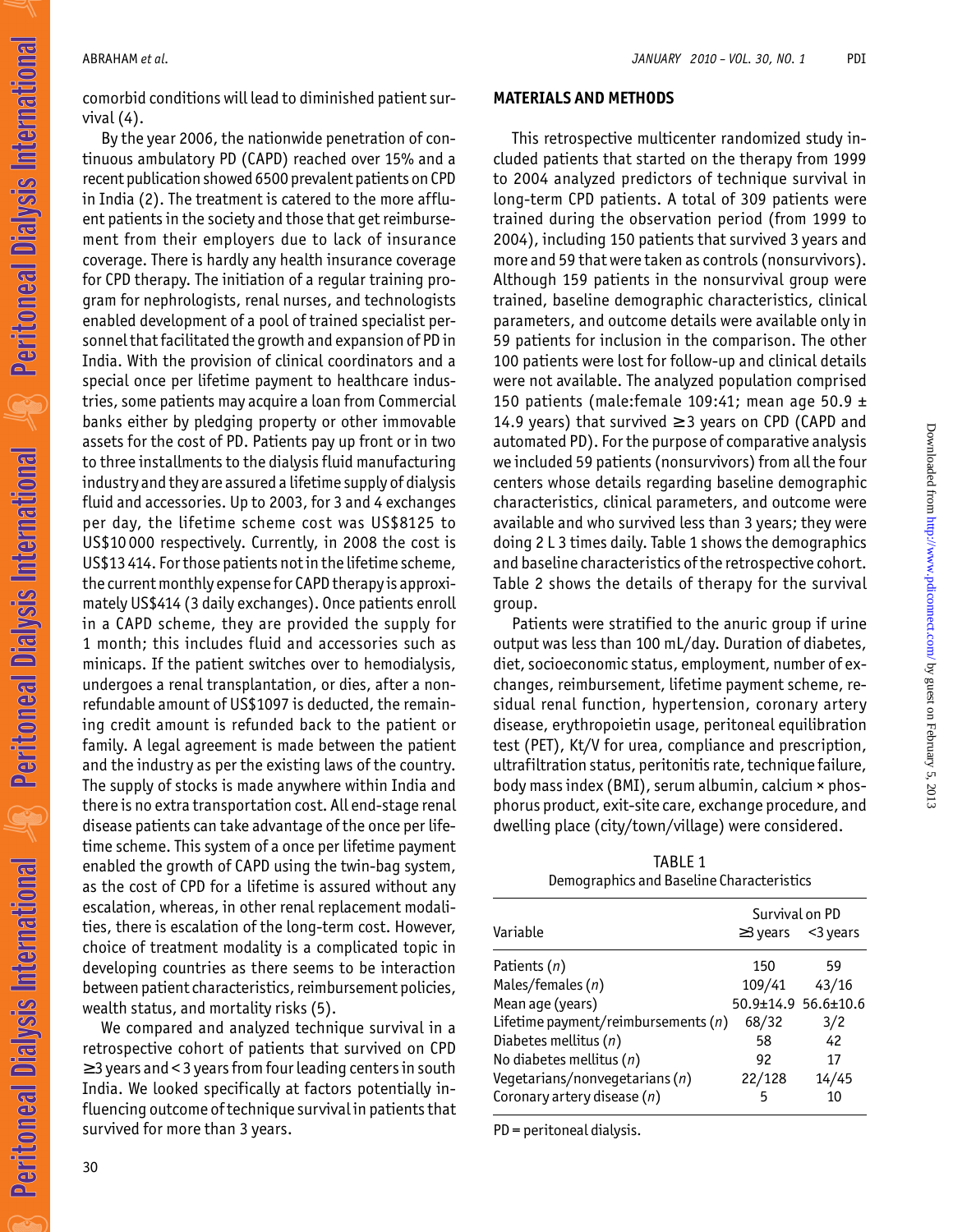TABLE 2 Therapy Details in the Survival Group  $(n=150)$ 

| Exchanges (n)                                                       | 6-8 L: $n=148$ ; >8 L: $n=2$                       |
|---------------------------------------------------------------------|----------------------------------------------------|
| Transport status by PET (n=102)                                     | High: 6; high-average: 45; low-average: 48; low: 3 |
| Kt/V; weekly creatinine clearance                                   | 2.31; 73 L/week                                    |
| Mean ultrafiltration volume at start versus after 3 years (mL/day)  | 1377±452 vs 1400±461                               |
| Mean residual renal function at start versus after 3 years (mL/day) | 527±26 vs 253±14                                   |
| Peritonitis episodes ≤3 years versus >3 years (per patient-months)  | $1/75$ vs $1/30$                                   |
| Noninfectious catheter-related episodes ≤3 years versus >3 years    | $6$ vs 4                                           |
|                                                                     |                                                    |

PET = peritoneal equilibration test.

The statistical methods used included logistic regression analysis to find the predominating factor that affects survival. Paired t-test was used to compare initial parameters to those after 3 years. Independent Student's t-test and chi-square test were used appropriately to determine any difference in age, gender, anuric versus nonanuric patients, hemoglobin levels, serum albumin, and ultrafiltration volume in the long-term survival group. A  $p$  value less than 0.05 was considered statistically significant.

#### RESULTS

At the start of therapy there were 92 (62%) nondiabetic patients and 58 (38%) diabetics. There was no conversion from nondiabetic status to diabetic status in the survival group. There were 32 (21%) patients receiving entire therapy reimbursement (eligible government employees, other reimbursement including multinational banks, industries), including medications; 68 (46%) patients had the lifetime PD scheme, 50 (33%) were self-paying, and 12 (8%) were noncompliant with their prescription. Changes in PD prescription were implemented (CAPD, daytime ambulatory PD) in 7% of the survival patients. There was a mean decline in ultrafiltration volume of 100 mL over 3 years in 63 (42%) patients. At the start there were 19 (12%) anuric patients; after  $\geq$  3 years there were 67 (44%) anuric patients. Survival was better in anuric patients. PET data revealed a change in transport characteristics in 2 patients: 1 patient changed from high to high-average and the other from low-average to low transporter status.

Peritonitis rate in patients that survived ≥ 3 years was 1 episode in 75 patient-months during the first 3 years and 1 episode in 30 patient-months subsequently. The descriptive statistics of the results are given in Figure 1. Fifty percent of the patients that survived  $\geq$  3 years did not develop any peritonitis. Figure 2 shows technique survival up to 50 months. The number of patients that survived up to 4 years was 94 and 40 survived 5 years, 10 survived 6 years, 4 survived 7 years, and 3 survived 8 years. There were no catheter-related problems for 141 (94%) patients. Inflow and outflow obstructions, infusion pain, and other difficulties were observed in 4% of patients during the first 3 years and in 2% after 3 years. Hypertension was prevalent in 101 (67%) patients. Mean hemoglobin level at the start was  $9.18 \pm$ 2  $q/dL$ ; mean Hb at study end  $9.48 \pm 1.8$   $q/dL$ . Those patients with Hb levels < 11 g/dL survived a shorter time ( $p$  < 0.001). Serum albumin level was < 3 q/dL in the nonsurvival group ( $p < 0.001$ ). Daily exit-site care was done by 132 (88%) and 18 (12%) patients were doing exit-site care 3 times weekly.

Regarding BMI, 17 patients were below 19 kg/m<sup>2</sup>, 17 were above 25 kg/m<sup>2</sup>, and 2 were  $\geq$  30 kg/m<sup>2</sup>; the rest were between 19 and 25  $\text{kg/m}^2$ .

Attendants performed the exchange procedure for 64 (43%) patients and 86 (57%) patients did the exchanges for themselves. Ninety-three (62%) patients resided in the city and 57 (38%) resided in small towns and villages. Patients that were employed numbered 69 (46%) and 72 (48%) were unemployed. Of the 9 pediatric patients (6%), 3 attended school. All analyzed patients tested negative for hepatitis B, hepatitis C, and HIV. Among the 59 patients that did not survive, the major cause of dropout was cardiovascular death (59%) as 71.2% were diabetics. These patients were paying from their own pocket for medications and gradually became noncompliant with dialysis prescription and follow-up care due to inability to pay.

### **DISCUSSION**

Our cohort study analyzed patient and treatment variables, socioeconomic status, treatment payment patterns, comorbid conditions, infective episodes, dietary habits, dwelling place, peritoneal membrane characteristics, adequacy of dialysis, residual renal function, and biochemical parameters as survival factors in a multicenter study in south Indian CPD patients. Renal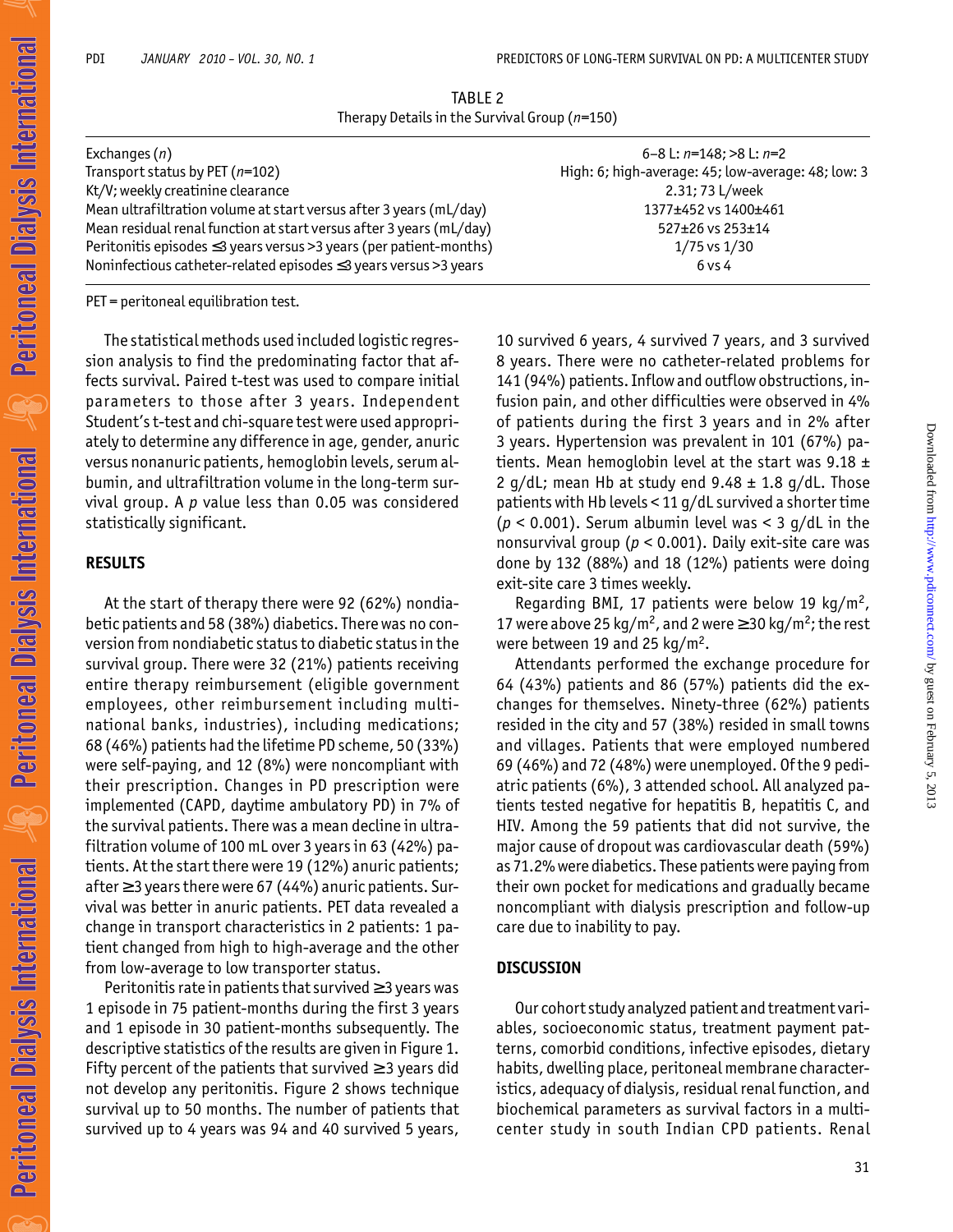Peritoneal Dialysis International

**Peritoneal Dialysis International** 

Peritoneal Dialysis International  $\mathscr{L}_8$ 



Figure 1 — Descriptive statistics of the various parameters compare changes in clinical and laboratory variables at the beginning (gray bars) and after 3 years (hatched bars) on peritoneal dialysis. Hb = hemoglobin (g/dL); UF = ultrafiltration (mL/day); PET = peritoneal equilibration test; SBP = systolic blood pressure (mmHg); DBP = diastolic blood pressure (mmHg); EPO = erythropoietin (units/week); EPOfreq = erythropoietin frequency/month; BMI = body mass index (kq/m<sup>2</sup>); Alb = serum albumin (q/dL); Ca×P = calcium × phosphate product (mq<sup>2</sup>/dL<sup>2</sup>); BU = blood urea (mq/dL); Cr = serum creatinine (mq/dL); NS = not significant.



Figure 2 — Probability of technique survival in patients on peritoneal dialysis (PD;  $n = 209$ ).

replacement therapy is affordable to only 3.5% of patients requiring dialysis, translating to an estimated 5000 – 9000 patients per year (3). This is the first study of its kind to look at long-term PD success in India using an integrated multicenter approach.

Lower rates of peritonitis led to better preservation of the peritoneal membrane, as shown by the ultrafiltration characteristics. Although there had been a mean decline of 100 mL in ultrafiltration volume in 42% of the patients, a prescription change enabled them to maintain enough fluid removal. Ultrafiltration volume was 1377  $\pm$  452 mL/day at the start of the therapy and 1400  $\pm$ 461 mL/day after 3 years. This also had a positive impact on hypertension control as blood pressure at the start of therapy was 143/88 mmHg and after 3 years it was 136/85 mmHg. It was a significant survival factor. Several studies have shown a greater incidence of left ventricular hypertrophy in prevalent PD patients (6,7). The average PET characteristics (high-average and low-average transport status), which reflect beneficial peritoneal membrane properties, are in accordance with other studies showing technique survival. Anuric patients formed 44%; their survival was related to the maintenance of extracellular fluid volume by changing the dialysate concentration and volume either using hypertonic dialysate or increasing the volume of dialysis pre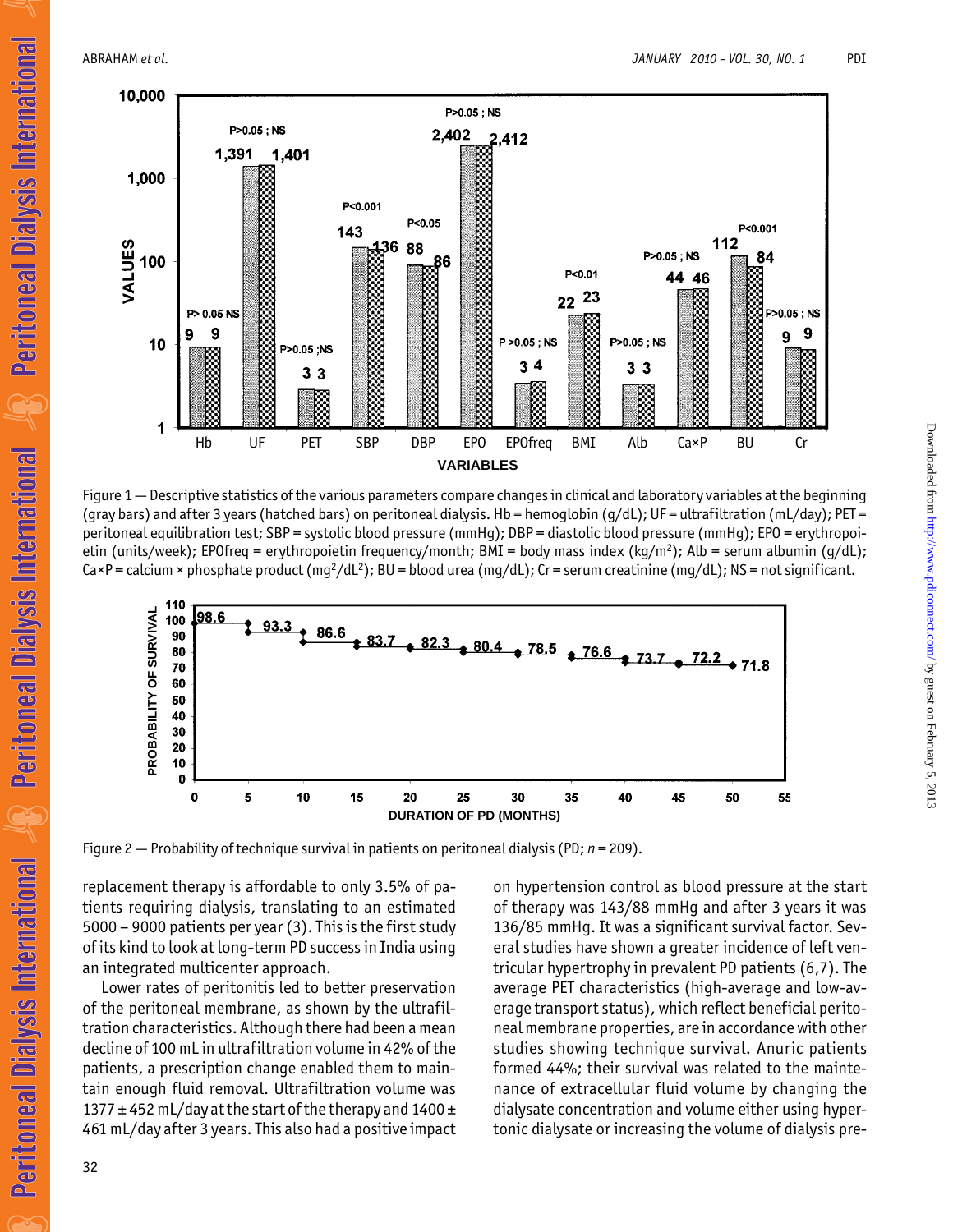Peritoneal Dialysis International

Peritoneal Dialysis International

**Peritoneal Dialysis International AR** 

scription. Icodextrin-based solutions at cost-effective rates can prolong technique survival, which in turn translates into enhanced patient survival in developing countries. There was, however, a decrement in urine output, from 527  $\pm$  26 mL/day at start to 253  $\pm$  14 mL/day after 3 years of observation, implying a decline in residual renal function (8). However, anuric patients showed a survival advantage, which may be due to the optimal ultrafiltration volume.

Patients without diabetes mellitus (62%) survived longer; diabetes should not deter nephrologists from using PD as a renal replacement therapy (9). Previous epidemiologic studies attributed selection bias, center bias, small patient numbers, incomplete case-mix stratification, and the use of a prevalent instead of an incident patient database to differences in survival outcome of diabetic patients on CPD (10).

Adequacy parameters, as judged by solute clearance including Kt/V and weekly creatinine clearance, in our cohort of patients were above the minimum required (11,12). Our limitation is that this was a retrospective analysis: there are data missing and the amount of information available on clinical aspects of adequacy other than anemia status, hypertension, BMI, serum albumin level, ultrafiltration volume, and urine output, is limited.

In multivariate analysis, anemic patients with hemoqlobin level  $\leq 11$  g/dL had mortality rates as high as 15.66 times, and patients with serum albumin ≤ 3.5 g/dL had mortality rates of 4.14 times compared to patients with serum albumin > 3.5 g/dL. This highlights the need for anemia treatment and periodic nutritional assessment and emphasizes their importance as elements in survival. Generic erythropoietin was used in 102 patients; over 15 generic forms of erythropoietin are available in India at a cost of US\$9 – 20 per 2000 IU.

The majority of survivors had normal BMI (76%), were nonvegetarians, and had serum albumin  $\geq$  3 g/dL, which may reflect absence of inflammatory state and better nutritional status/eating habits (4). However, Indian nonvegetarians consume meat, fish, and eggs only 2 or 3 times per week on average. B complex vitamins and vitamin D analogs are regularly used by the patients, irrespective of their parathyroid status. In the first author's CPD program, a cross-sectional study showed mean intact parathyroid hormone level was  $321.2 \pm$ 501.5 pg/mL and 1,25(OH)2D3 level was 15.7  $\pm$ 11.86 ng/mL. Calcium × phosphorus product was 44.6  $\pm$  15.6 mg<sup>2</sup>/dL<sup>2</sup> at start and 45.9  $\pm$  15.7 mg<sup>2</sup>/dL<sup>2</sup> after 3 years, which is within acceptable limits according to DOQI guidelines ( $p > 0.05$ ). There was a statistically significant increase in BMI in the survival group, which could be interpreted as an increase in lean body

mass or fat mass due to use of more hypertonic glucosebased dialysis exchanges (12).

Cardiovascular mortality was less in the current cohort: 93% of the long-term survivors were nonsmokers, which highlights the importance of cardiovascular protection, contrary to previous observation (1,13).

In the survival group, 82% of patients were in the middle and old age group, which affirms the importance of utilization of PD as a renal replacement therapy in this age group.

There are challenges in running a CPD unit with increased utilization in India, where reimbursement policies and self-payment issues are major roadblocks. As shown in our study, special once in a lifetime payments and reimbursement of therapy are cost-effective plans that enable patients to live longer on PD. These systems of payment have a unique advantage where the cost of therapy for a lifetime is not influenced by escalation due to inflation and thereby ensures compliance to therapy (2,14). The majority of patients that survived belonged to the reimbursement group or the one lifetime payment group. This financial arrangement can be emulated in other developing regions of the world for the success of CPD.

An efficient and well-structured home visit by the clinical coordinators ensured patient well-being. This impacted technique survival, quality of life, and success of the PD program (14,15). It is very difficult to compare technique survival between countries because of differences in patient backgrounds, including age, gender, race, year, cause of CKD, and, especially, economic status/cost and reimbursement policies (14). Even after 3 years, 46% were employed; 6% were pediatric patients and 3 were attending school. Renal rehabilitation with an empowerment program enabled the patients to become experts in their own healthcare, with a goal of increased autonomy (16).

City dwellers seem to have better survival compared to those living in towns and villages as they had better access to medical care. Patients in the rural areas do not have access to proper microbiology services, well-stocked pharmacies, or medical care for comorbid conditions. However, this situation is changing due to the availability of clinical coordinators and telemedicine for visual and verbal communication with the patient for problems such as cloudy dialysis bags and exit-site infection.

The steady increase in the growth and expansion of PD in India in this decade is due to better-educated nephrologists, positive patient selection, the ease of the peritoneal dialysis technique, better patient training, economic growth, different ways of cost containment such as once per lifetime payment scheme and reimbursement,